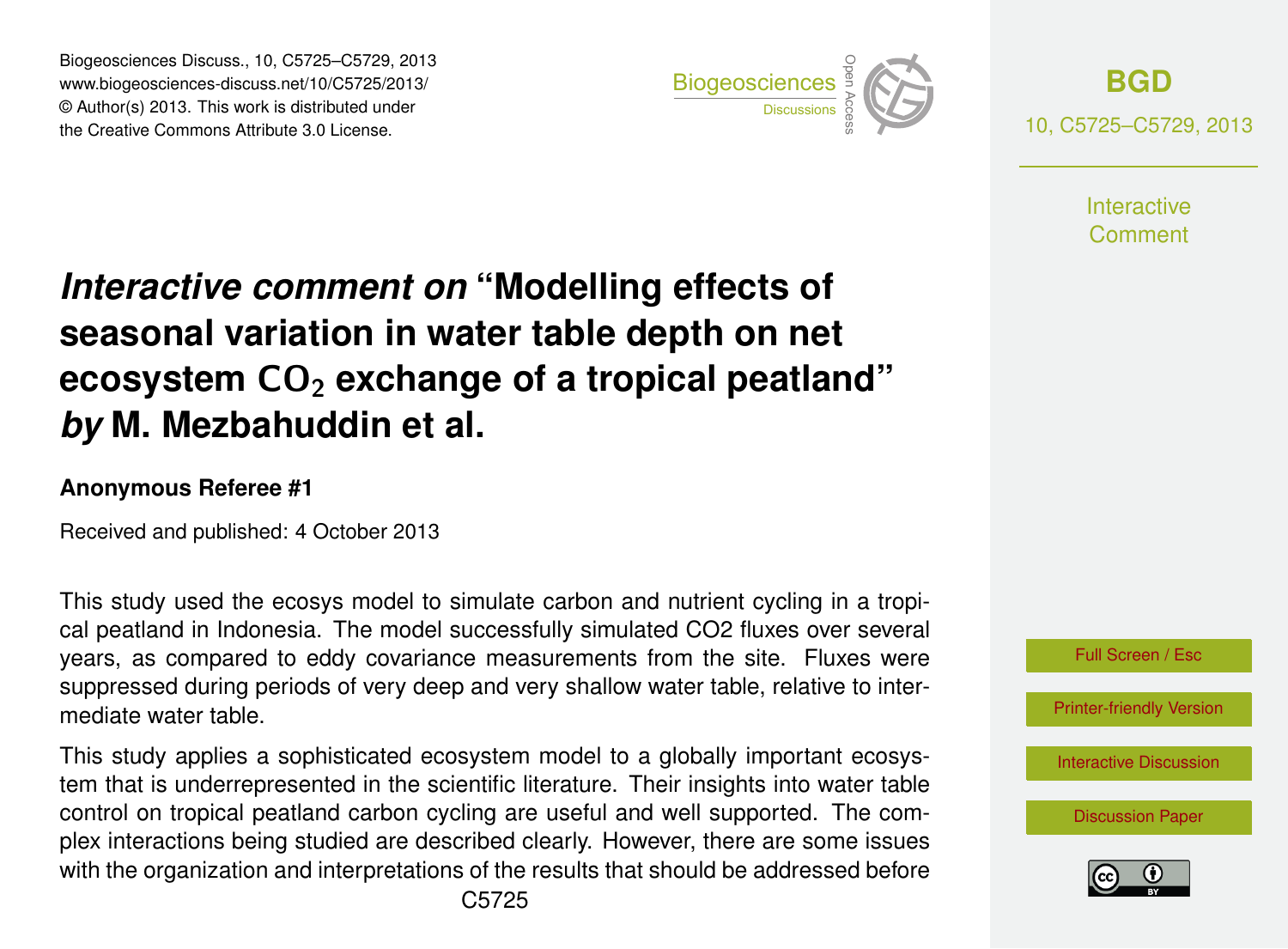publication.

1. The authors assert several times that the gap-filling process introduced bias to average EC-based flux values, as an explanation for model bias. However, there does not seem to be much justification for this assertion beyond the fact that it is a convenient explanation for model bias relative to EC values. At the least, the authors should describe the gap-filling method in more detail rather than referring to another manuscript, since the results and potential for bias of the gap-filling method are stated to be important to the results of this study. Hirano et al 2007 conducted gap-filling using look-up tables created every three months and incorporating soil moisture and temperature, so these values would have incorporated changing ecosystem conditions such as water table effects, as long as they were not occurring at faster time scales than the time scale of the gap-filling method. If the authors believe the gap-filling introduced bias to EC values, I recommend that they compare the EC values with an alternate gapfilling method or otherwise attempt to assess the bias in a systematic way. The authors could refer to Richardson and Hollinger (2007) for estimates of uncertainty resulting from gap-filling, and to Desai et al (2008) and Moffat et al (2007) for comparisons of multiple flux partitioning and gap filling techniques and their potential to introduce bias and random error. Overall, the EC measurements were a major part of the study and should be more fully described in the methods section.

Desai, A. R., Richardson, A. D., Moffat, A., Kattge, J., Hollinger, D. Y., Alan Barr, et al. (2008). Cross-site evaluation of eddy covariance GPP and RE decomposition techniques. Agricultural and Forest Meteorology, 148, 821–838.

Moffat, A., Papale, D., Reichstein, M., Hollinger, D., Richardson, A. D., Barr, A. G., et al. (2007). Comprehensive comparison of gap-filling techniques for eddy covariance net carbon fluxes. Agricultural and Forest Meteorology, 147(3-4), 209–232. doi:10.1016/j.agrformet.2007.08.011

Richardson, A. D., and D. Y. Hollinger (2007), A method to estimate the additional

# **[BGD](http://www.biogeosciences-discuss.net)**

10, C5725–C5729, 2013

**Interactive Comment** 



[Printer-friendly Version](http://www.biogeosciences-discuss.net/10/C5725/2013/bgd-10-C5725-2013-print.pdf)

[Interactive Discussion](http://www.biogeosciences-discuss.net/10/13353/2013/bgd-10-13353-2013-discussion.html)

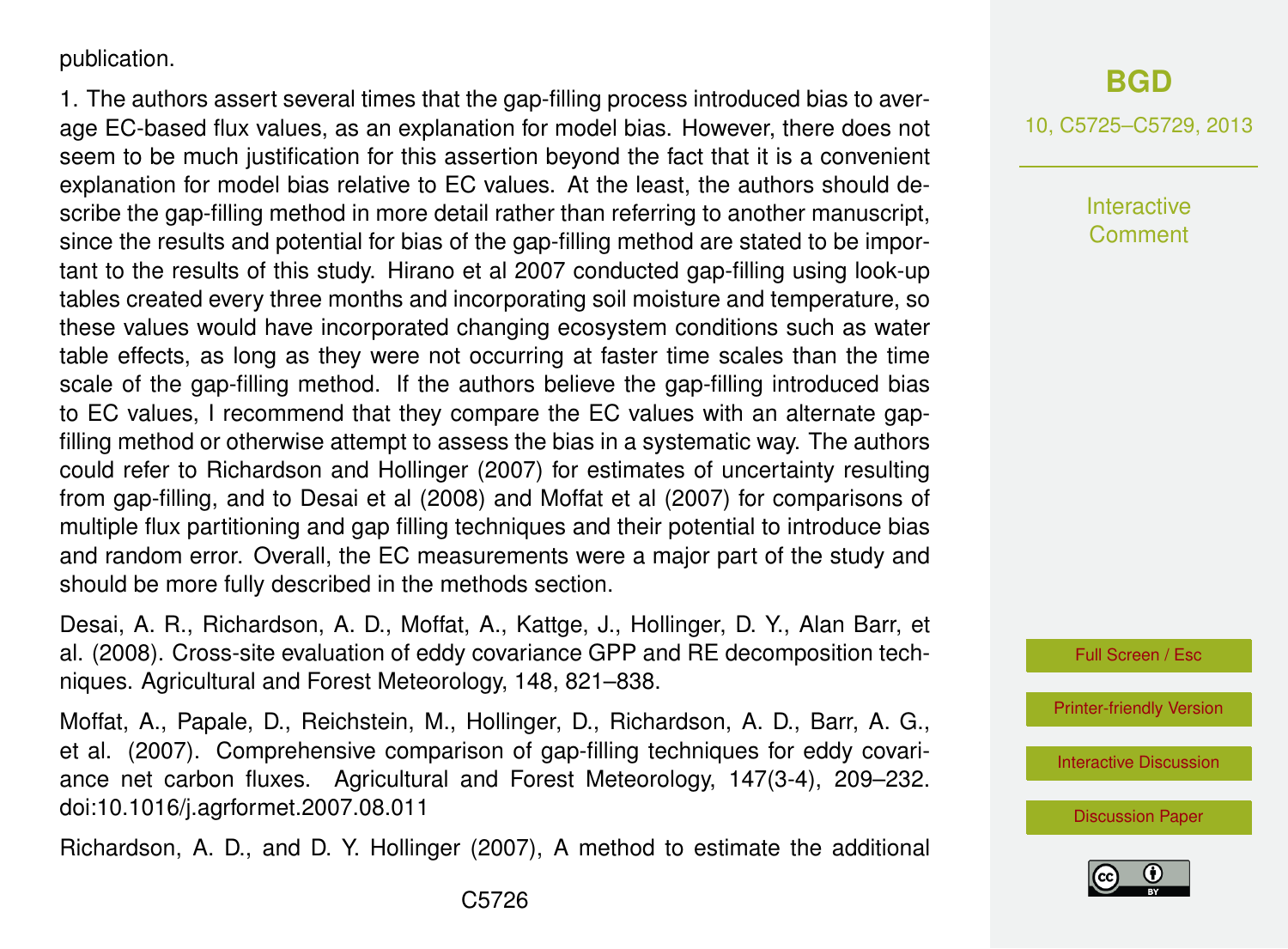uncertainty in gap-filled NEE resulting from long gaps in the CO2 flux record, Agric. For. Meteorol., 147(3–4), 199–208, doi:10.1016/j.agrformet.2007.06.004

2. Modeled values are compared to eddy-covariance values throughout the study, but there is no presentation or discussion of the uncertainty in EC values. This is especially important in Fig. 5, where it is impossible to tell whether the differences in EC fluxes between hydroperiods are significant or not. If possible, the authors should estimate uncertainty in EC values and show error bars on those values, especially in Fig. 5.

3. The Discussion section presents several new sets of model results (see specific comments below). The manuscript would be easier to follow if these were presented in the Results section.

4. Fig. 6 shows a systematic positive bias in both GPP and Re in the model relative to EC values. This bias is not explicitly discussed in the manuscript, even though it could have important implications for the accuracy of the model.

Specific comments:

Abstract: It would be helpful to state the meaning of positive and negative NEP explicitly

The abstract only talks about how well the model reproduces the measured effects. It would help to include some more information about the scientific results.

Introduction:

13354, Line 25: Define WTD – this is defined in the abstract, but should be defined in the main text as well

13355, line 5: By what factor does energy yield from aerobic respiration exceed that from alternate electron acceptors?

13357, line 25: "co-existed" is a strange word choice. Maybe replace with "codominated"

10, C5725–C5729, 2013

**Interactive Comment** 

Full Screen / Esc

[Printer-friendly Version](http://www.biogeosciences-discuss.net/10/C5725/2013/bgd-10-C5725-2013-print.pdf)

[Interactive Discussion](http://www.biogeosciences-discuss.net/10/13353/2013/bgd-10-13353-2013-discussion.html)

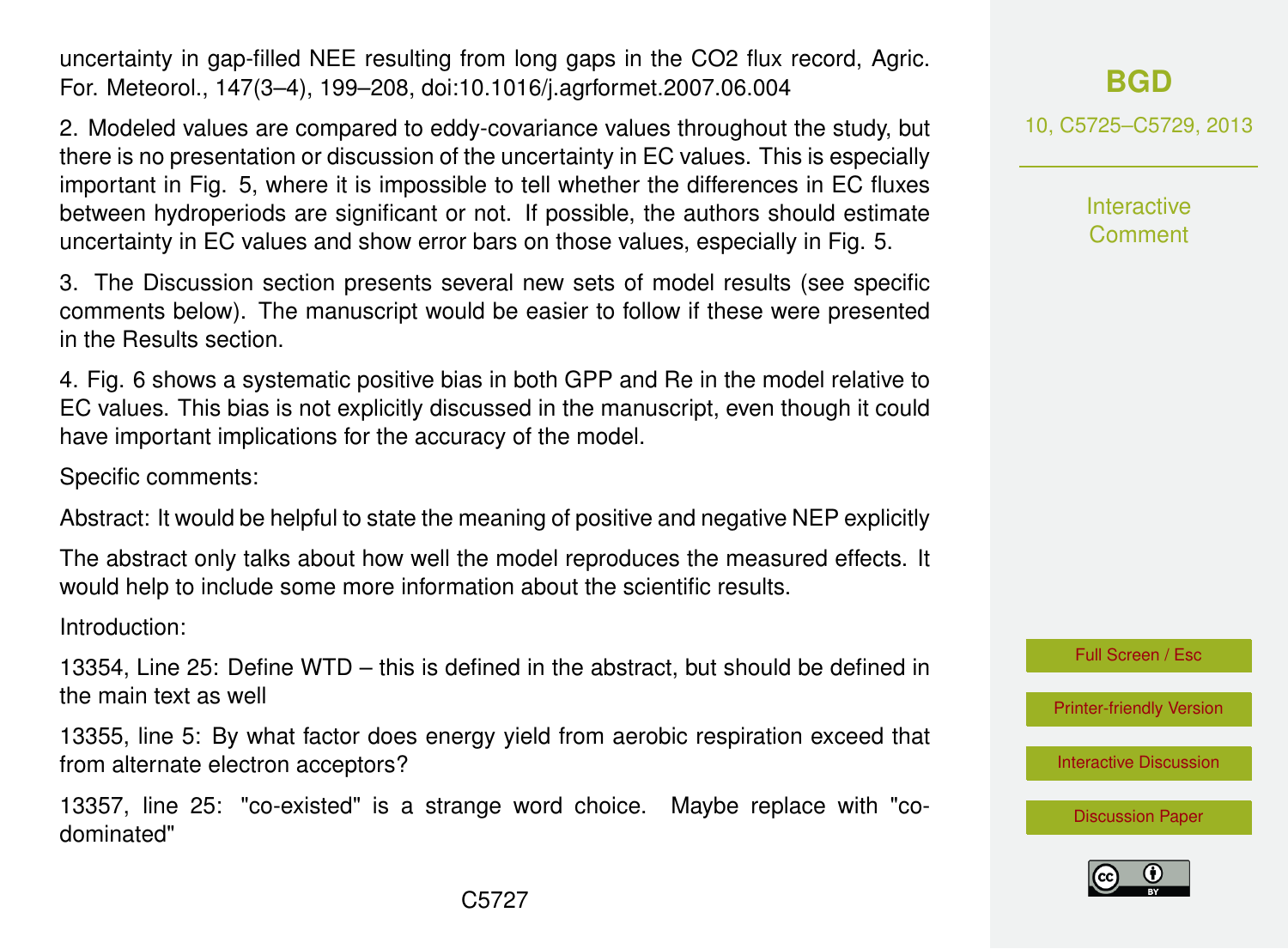13358, line 10: The ecosys model is first introduced here, described as "the hourly time step model ecosys". The model should be introduced more clearly as a "processbased ecosystem model" (as used below in line 17)

### 13368, line 6: i.e., not e.g.

Line 7-12: This paragraph uses the word "influxes", but based on the figure being discussed, but figure 5 is showing net fluxes, and has not been decomposed into influxes and effluxes. The text states that CO2 influx was suppressed in both shallow water table and deep water table time periods but was higher during intermediate water table. This does appear true in 2002. In 2004 the shallow and intermediate measurements don't appear very different, and in 2003 and 2005 none of the measured periods are separated very much between the three hydroperiods. Without any information about uncertainty, it is impossible to tell whether there is a significant separation in measured values in any year. So, while there is a clear pattern in modeled values, it is not accurate to say that the same pattern was "also apparent in EC measured CO2 influxes". The second paragraph of section 3.3 is mostly interpretation of the results and presents hypotheses for mismatches between modeled and measured values. This type of text should be in the discussion.

13369: Line 12-21: This paragraph discusses Fig. 6, but makes no mention of the clear positive bias in simulated GPP and Re.

Section 3.4: Why is there a discussion of bias in NEP but no mention of the bias in GPP and Re? The content starting with "This can be explained by . . ." should be in the discussion section. This explanation is also problematic. The authors believe the gapfilled EC fluxes to be biased, but only back this up by stating that they are biased relative to the model. Are the gap-filled values biased relative to non-gap-filled measurements? It is dangerous to assume that the model is more "correct" than the measurements, especially since the model has significant bias based on Fig. 6. It is difficult to assess the importance of EC bias when there is no way to visualize uncertainty in EC values.

10, C5725–C5729, 2013

Interactive Comment



[Printer-friendly Version](http://www.biogeosciences-discuss.net/10/C5725/2013/bgd-10-C5725-2013-print.pdf)

[Interactive Discussion](http://www.biogeosciences-discuss.net/10/13353/2013/bgd-10-13353-2013-discussion.html)